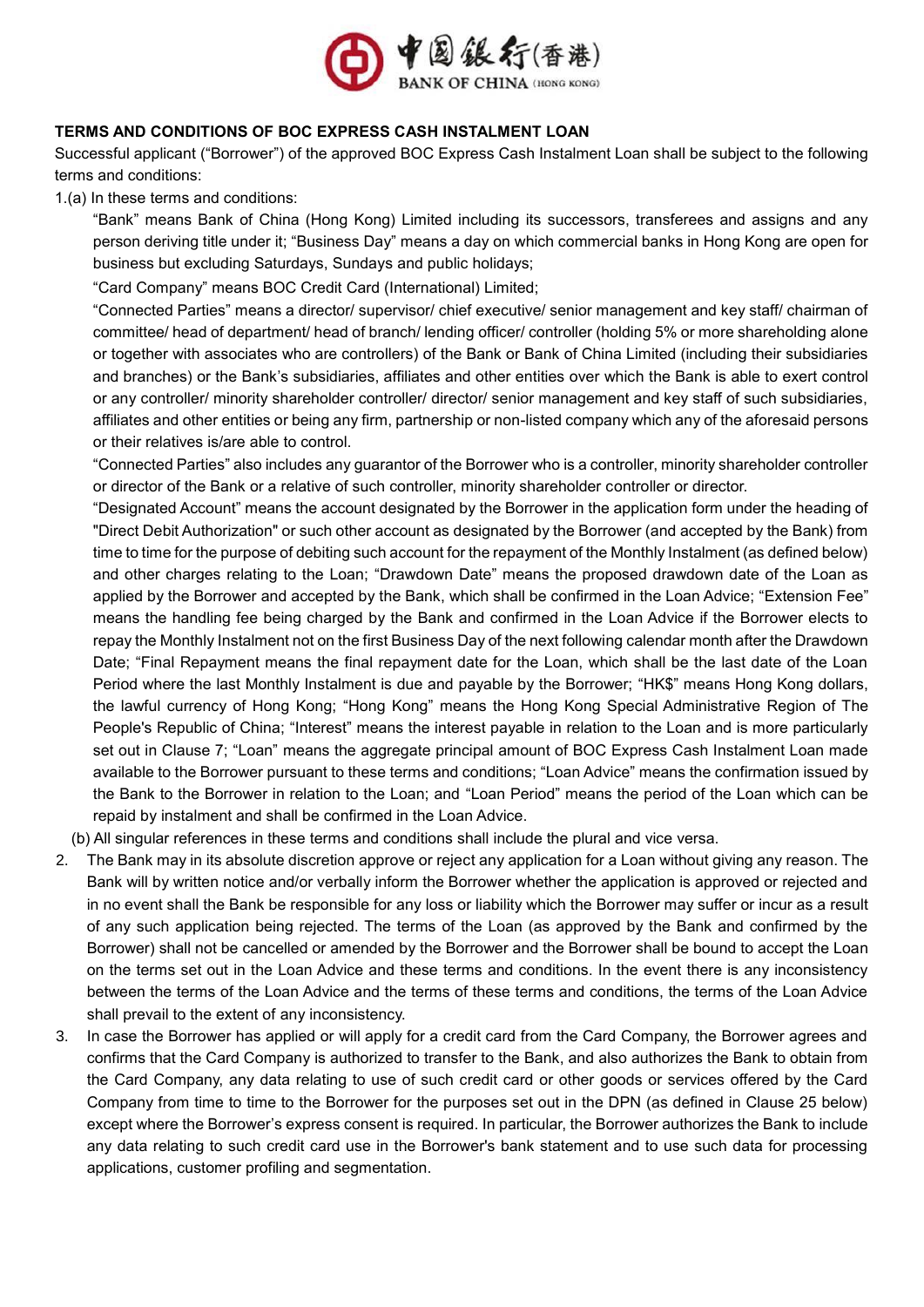- 4. The Bank may in its absolute discretion determine the exact amount of the Loan, the Interest or the Loan Period and the Borrower hereby irrevocably agrees to borrow the Loan notwithstanding that the amount of the Loan, the Interest or the Loan Period approved by the Bank is different from that applied for.
- 5. After approval of an application, the Bank will, on or immediately after the Drawdown Date advance the principal amount of the Loan to the Borrower in such manner as accepted by the Bank. The Borrower shall be responsible for all charges and fees associated with advancement of the principal amount of the Loan and any such charge and fee shall be deducted from the Loan and/or debited to the Designated Account at the time of advancement of the Loan.
- 6. Handling fee ("Handling Fee") will be charged in such amount and in such manner as the Bank may notify to the Borrower or specified in the application form, which shall be confirmed in the Loan Advice. The Handling Fee will be debited from the Loan at the time of advancement of the Loan.
- 7. Interest shall be calculated and payable on the Loan from and including the Drawdown Date to and including the Final Repayment Date ("Interest"). The rate of interest applicable to the Loan shall be specified in the application form and confirmed in the Loan Advice. Interest shall accrue from day to day and shall be calculated on the basis of a 30-day month and a 365-day year.
- 8. The principal amount of the Loan and the Interest shall be repaid by equal monthly instalments during the Loan Period (the "Monthly Instalments" and each a "Monthly Instalment") as applied by the Borrower and approved by the Bank, which shall be confirmed in the Loan Advice and such amount shall be rounded up to the nearest cent. The Borrower hereby acknowledges that the amount of the last Monthly Instalment may not be equal to the amount of each of the previous Monthly Instalment and such amount of the last Monthly Instalment shall be the outstanding amount of the Loan.
- 9. The first Monthly Instalment and Extension Fee (if any) shall be debited to Designated Account on the first Business Day of the next following calendar month after the Drawdown Date or a date which is approved by the Bank ("Repayment Date"). Each subsequent Monthly Instalment shall be debited to the Designated Account on the first Business Day of the next following calendar month after the subsequent Repayment Date ("Subsequent Repayment Dates") provided that if there is not such a day in any subsequent calendar month, the relevant Monthly Instalment shall be debited on the last day of that calendar month or if such day is not a Business Day for the Bank or the relevant Monthly Instalment cannot be debited to the Designated Account for reasons beyond the control of the Bank, the same shall be debited to the Designated Account in accordance with the usual practice of the Bank.
- 10. If the Borrower fails to pay any sum payable in relation to the Loan when due or on the Repayment Date or any Subsequent Repayment Dates, the Borrower shall on demand of the Bank pay default interest on that sum each time from the due date to the date of receipt by the Bank at the rate which is 4% of the overdue amount (or at such rate which the Bank may from time to time notify to the Borrower) ("Default Interest"), together with a default handling fee of HK\$500 and other fees which the Bank may from time to time notify to the Borrower. The Default Interest payable in accordance with this Clause shall accrue daily and be calculated on the basis of actual number of days elapsed and a 30-day month.
- 11. The Borrower may by written notice apply for early repayment of all but not part of the outstanding Monthly Instalments. The Bank will only approve such application when the Borrower has repaid to the Bank all sums due and payable by the Borrower hereunder, together with an administration fee or charges which the Bank may from time to time notify to the Borrower.
- 12. The Bank is hereby irrevocably authorized by the Borrower to debit the Designated Account with the amount of each Monthly Instalment, Extension Fee (if any), Default Interest (if any) and all other fees, charges and sums due and payable by the Borrower hereunder ("Charges"). All payments to be made by the Borrower hereunder shall, unless stated or otherwise, be made on a Business Day.
- 13. All payments made by the Borrower must be in HK\$ unless approved by the Bank. Payments received from the Borrower shall be applied towards repayment of the Loan in the following order or in such other order as the Bank may in its absolute discretion determine from time to time: (i) legal and collection fees, finance charges, Handling Fees, Charges and other fees and charges; (ii) accrued Interests and Default Interests; and (iii) outstanding Loan amount.
- 14. Notwithstanding anything herein to the contrary, the Bank may review the Loan on a regular basis and in the event there is any default in any of the repayment, or the Bank reasonably considers it is necessary to protect its interest, the Bank shall be entitled to debit all of the outstanding Monthly Instalments, together with the Charges to the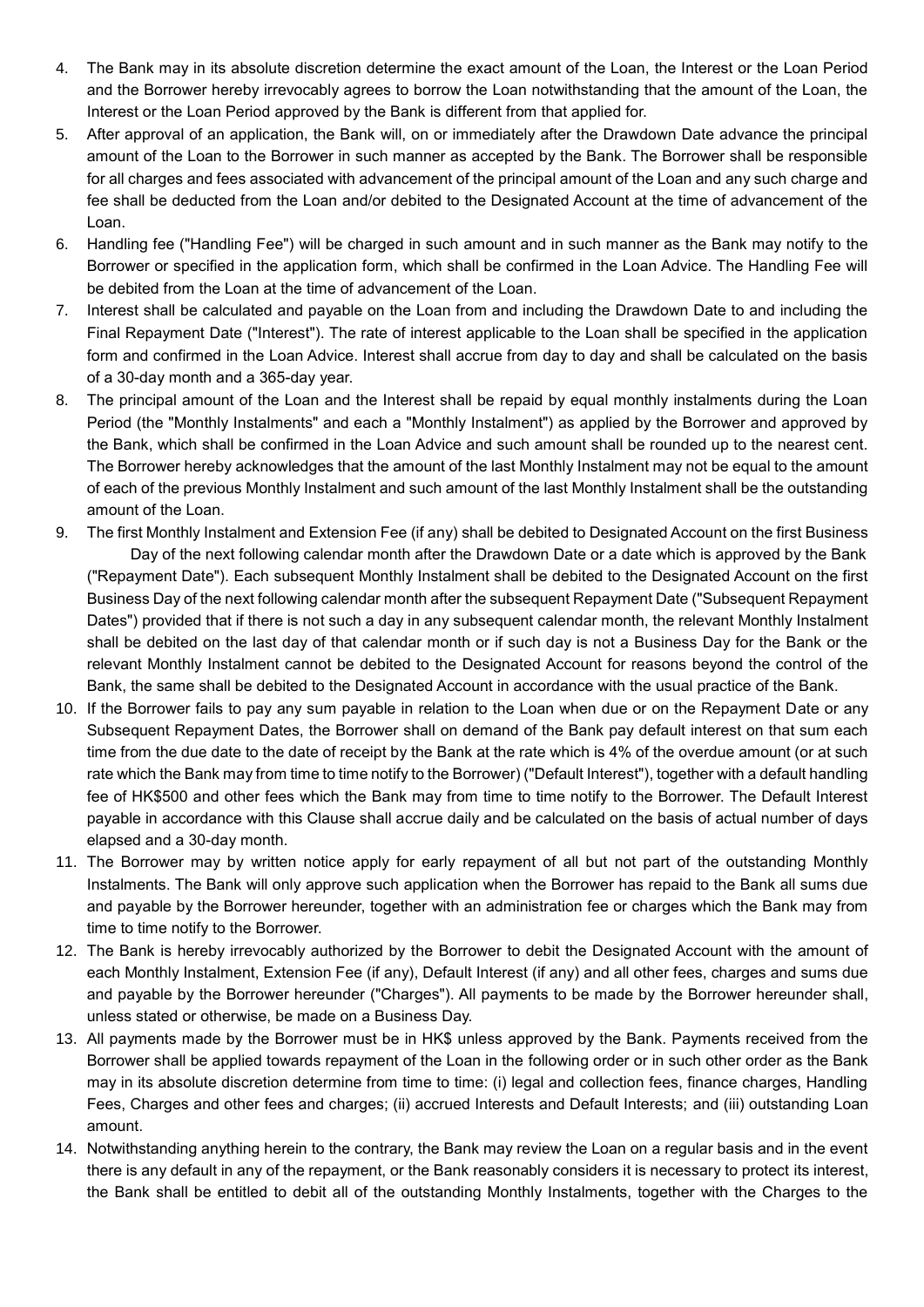Designated Account at any time without prior notice or provide reason to the Borrower, or demand the Borrower for immediate repayment of all sums which are due and payable by the Borrower hereunder.

- 15. The Bank may at its own discretion, at the request of the Borrower, extend the Final Repayment Date or revise the terms of the Loan, and a renewal fee or other fees and charges shall be payable by the Borrower.
- 16. In addition and without prejudice to any banker's lien, right of set-off or similar right to which the Bank may be entitled, the Bank shall have the right at any time without any consent from, reference or prior notice to the Borrower (any such consent or prior notice being expressly waived) to set-off and appropriate and apply any credit balance on any of the account(s) and/or deposit(s) (whether or not subject to notice and whether or not matured) of the Borrower and/or jointly maintained by the Borrower with other party(ies) in whatever currency maintained with any of the branches or sub-branches of the Bank against or on account of any sums due and owing to the Bank by the Borrower hereunder. For such purposes, the Bank may convert all or any part of such credit balance to any other currencies at the applicable exchange rate quoted and determined by the Bank from time to time.
- 17. The Borrower agrees and confirms that each all-monies mortgage or other security executed or to be executed by the Borrower in the Bank's favour for any purpose, either before or after the application for any Loan, shall also secure the obligations of the Borrower under any Loan to be advanced by the Bank to the Borrower from time to time. This Clause 17 shall not apply to any Loan which was originally advanced by the Card Company to the Borrower prior to 27 January 2019.
- 18. The Borrower acknowledges that liabilities of the Borrower to the Bank hereunder may be settled in a variety of ways. The Borrower hereby irrevocably authorizes and instructs the Bank (if he/she has account(s) with the Bank) to debit the full amount or part thereof standing to the credit of such account(s) (whether held singly or jointly with others, and whether or not such amount is matured or due and payable) for the satisfaction of any liability of the Borrower to the Bank hereunder without prior notice to the Borrower from time to time. The Borrower shall, at his/her own costs, do and execute, or arrange for the doing and executing of, each necessary act, document and thing reasonably within his/her power to implement such authorization and instruction. The Borrower further agrees that to the maximum extent permitted under applicable law, the Bank, in acting in reliance upon this Clause 18, shall not be liable for any loss suffered by the Borrower and the Bank shall not be liable for any overdraft interest and/or handling charges arising out of the Bank acting in reliance upon this Clause 18.
- 19. All payments made by the Borrower to the Bank shall only be deemed to be received upon actual receipt of the immediately available cleared funds by the Bank and such payments shall be free and clear of and without any deduction or withholding for or on account of any tax. If a withholding or deduction is required by law or otherwise, the Borrower will pay an increased amount so that the Bank receives a net amount equal to what the Bank would have received had there been no withholding or deduction.
- 20. The Borrower acknowledges that in the event of any default in repayment of any amount from time to time due to the Bank, the Bank is entitled to appoint debt collection agencies and/or institute legal proceedings at any time to enforce repayment. The Borrower agrees to indemnify the Bank against all costs and expenses reasonably incurred in connection with the appointment of debt collection agencies provided that the total collection costs recoverable from the Borrower shall in normal circumstances not exceed 30% of the aggregate outstanding balance, and against all legal costs and expenses reasonably incurred by the Bank in enforcing payment through legal proceedings.
- 21. The Borrower confirms that all the information provided to the Bank is true and complete and undertakes to inform the Bank immediately in writing of any change in the name, address, telephone number and employment of the Borrower. The Borrower further agrees to provide any additional information or document promptly which the Bank may require. The Borrower agrees to notify the Bank promptly in writing if he/she is or becomes a Connected Party as defined in Clause 1.(a).
- 22. The Bank may communicate with or seek instructions from the Borrower through telephone, facsimile, Internet or such other method as the Bank may from time to time determine. In this connection, the Borrower hereby consents to the Bank taking a record of any such communication and/or instructions by such means and retain it for such period as it considers appropriate. The Bank shall in good faith and with due care give effect to such communication and/or instructions without requiring further confirmation from the Borrower.
- 23. The Bank has absolute discretion to determine any matter in connection with the Loan and any such determination shall be final and binding on the Borrower (save and except manifest error).
- 24. Time shall be of the essence herein but no failure or delay by the Bank in exercising any right, power or remedy hereunder or any indulgence given or negotiation undertaken by the Bank shall operate as a waiver or in any way prejudice any of the rights, powers or remedies of the Bank hereunder.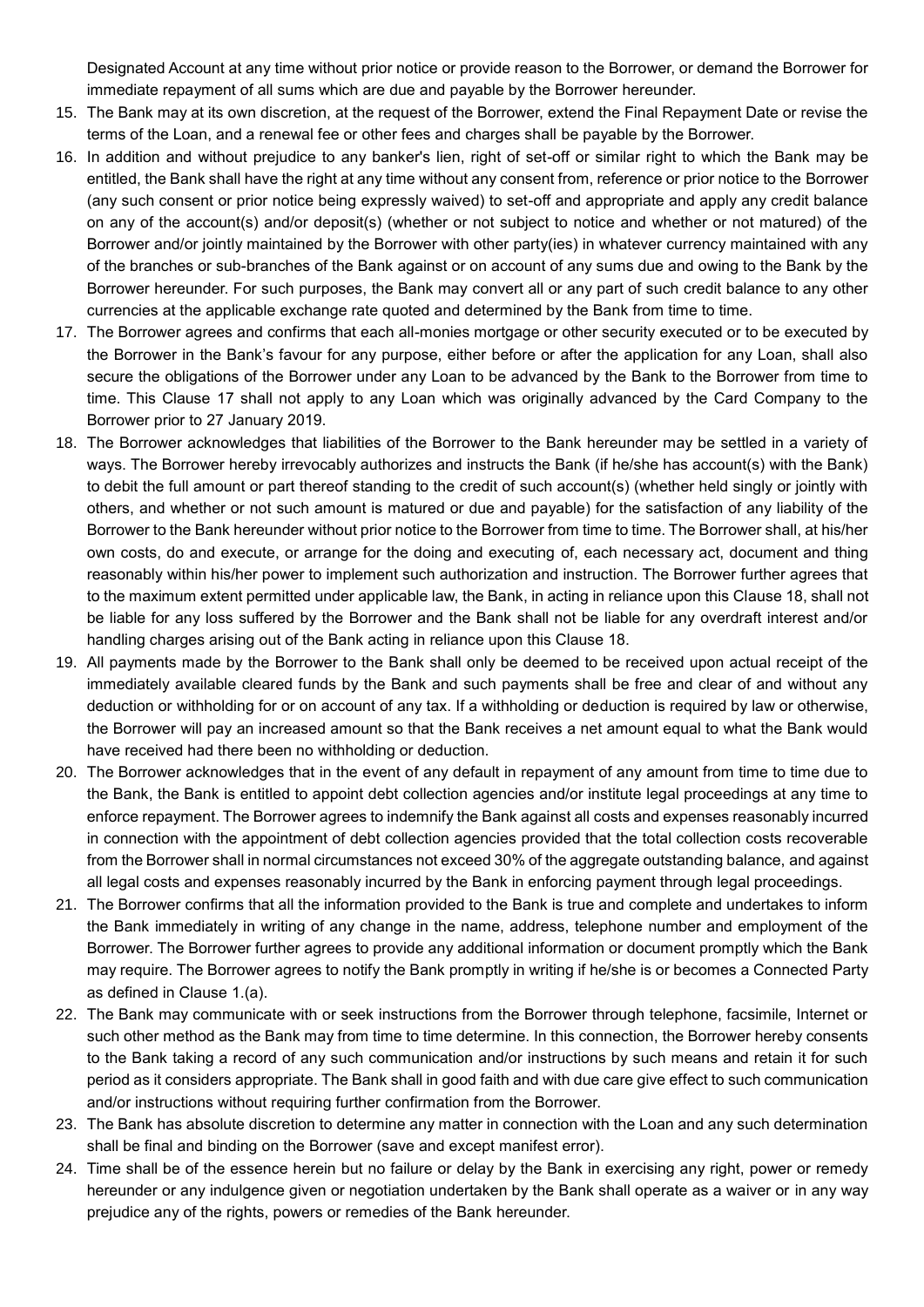- 25. The Borrower hereby acknowledges that the Borrower has received, read and understood the contents of the Data Policy Notice or such other document(s) issued under whatever name from time to time by the Bank and certain of its related entities relating to their general policies on use, disclosure and transfer of personal data (as the same may be amended from time to time) ("DPN") and agrees that the contents of the DPN shall be binding on the Borrower except where the Borrower's express consent is required. Copies of the current version of the DPN are available at th principal place of business of the Bank in Hong Kong or on the website of the Bank at www.bochk.com. The Borrower hereby authorizes the Bank to use any information it may have concerning the Borrower and/or the Loan in accordance with the DPN.
- 26. Where the Borrower consists of more than one person, the liabilities and obligations of the Borrowers under these terms and conditions are joint and several. Any instructions given by or communication with any one of them shall be deemed to be given by or communicated with all of them.
- 27. The Bank shall be entitled at any time at its sole and absolute discretion to assign, subparticipate or transfer any or all of its rights and obligations hereunder to any other persons without consent of or prior notice to the Borrower. The Borrower shall not be entitled to assign or transfer any of its rights and obligations hereunder.
- 28. The Bank will where practicable give not less than 30 days' prior notice to the Borrower before any significant change of these terms and conditions takes effect, unless such changes are beyond the Bank's control.
- 29. If any of the provisions of these terms and conditions is held to be invalid, illegal or unenforceable by any court of competent jurisdiction, such provision(s) is/are to be severed from the remaining provisions insofar as is possible without modifying or affecting the remaining provisions. Such provision shall not affect the validity of the remaining provisions.
- 30. If the Borrower shall experience any difficulty in repaying or servicing the Loan, the Borrower shall inform the Bank as soon as possible.
- 31. The Borrower warrants, represents and undertakes that no part of any Loan granted by the Bank is intended, or will be used, directly or indirectly, for financing the acquisition (whether already made or proposed) by the Borrower or any person whomsoever of any shares in BOC Hong Kong (Holdings) Limited, or for reducing or discharging a liability incurred by the Borrower or any person whomsoever in connection with any such acquisition.
- 32. Without affecting other methods of communication, any statement, notice, demand or other communications are deemed to be received by the Borrower: (i) on posting for 3 Business Days in one or more of the banking halls in Hong Kong of the Bank, (ii) 3 Business Days after publication as an advertisement in a Hong Kong newspaper, (iii) when posted on the website of the Bank, (iv) when left at any of the address of the Borrower on the Bank's record, or 48 hours after mailing to such address or 7 days if the address is outside Hong Kong, (v) when sent by electronic mail or message or facsimile to any of email address or equipment or facsimile number of the Borrower on the Bank's record, or (vi) when communicated including by leaving a voice message, if by telephone or other oral communication notwithstanding the death or incapacity of the Borrower. Without prejudice to the generality of the foregoing provisions, the Bank may give verbal notice to the Borrower personally or by telephone and any verbal notice so given shall be immediately effective and binding upon the Borrower. Any notice or communication to the Bank shall not be effective until actually received by the Bank.
- 33. Where a top-up loan facility is offered with the Loan and accepted by the Borrower, the Borrower may redraw the repaid principal amount of the Loan. However, The Bank reserves the right to reject any request for top-up loan facility and shall not be required to give any reason therefor. The loan facility will be terminated when the Borrower has fully repaid the Loan. In normal circumstances the Bank will give reasonable notice to the Borrower before terminating the loan facility. Nevertheless, The Bank may suspend or terminate the loan facility at any time without prior notice and with or without cause.
- 34. Shall there be any inconsistency between the Chinese version and the English version of these terms and conditions, the English version shall prevail.
- 35. These terms and conditions are governed by and shall be construed in accordance with the laws of Hong Kong and the Borrower hereby agrees to submit to the non-exclusive jurisdiction of the courts of Hong Kong for any dispute arising out of or in connection to these terms and conditions.
- 36. Subject to Clause 38, a person who is not a party to these terms and conditions has no right under the Contracts (Rights of Third Parties) Ordinance (Cap. 623 of the Laws of Hong Kong) (the "Third Parties Ordinance") to enforce or to enjoy the benefit of any term of these terms and conditions.
- 37. Notwithstanding any term of these terms and conditions, the consent of any person who is not a party to these terms and conditions is not required to rescind or vary these terms and conditions at any time.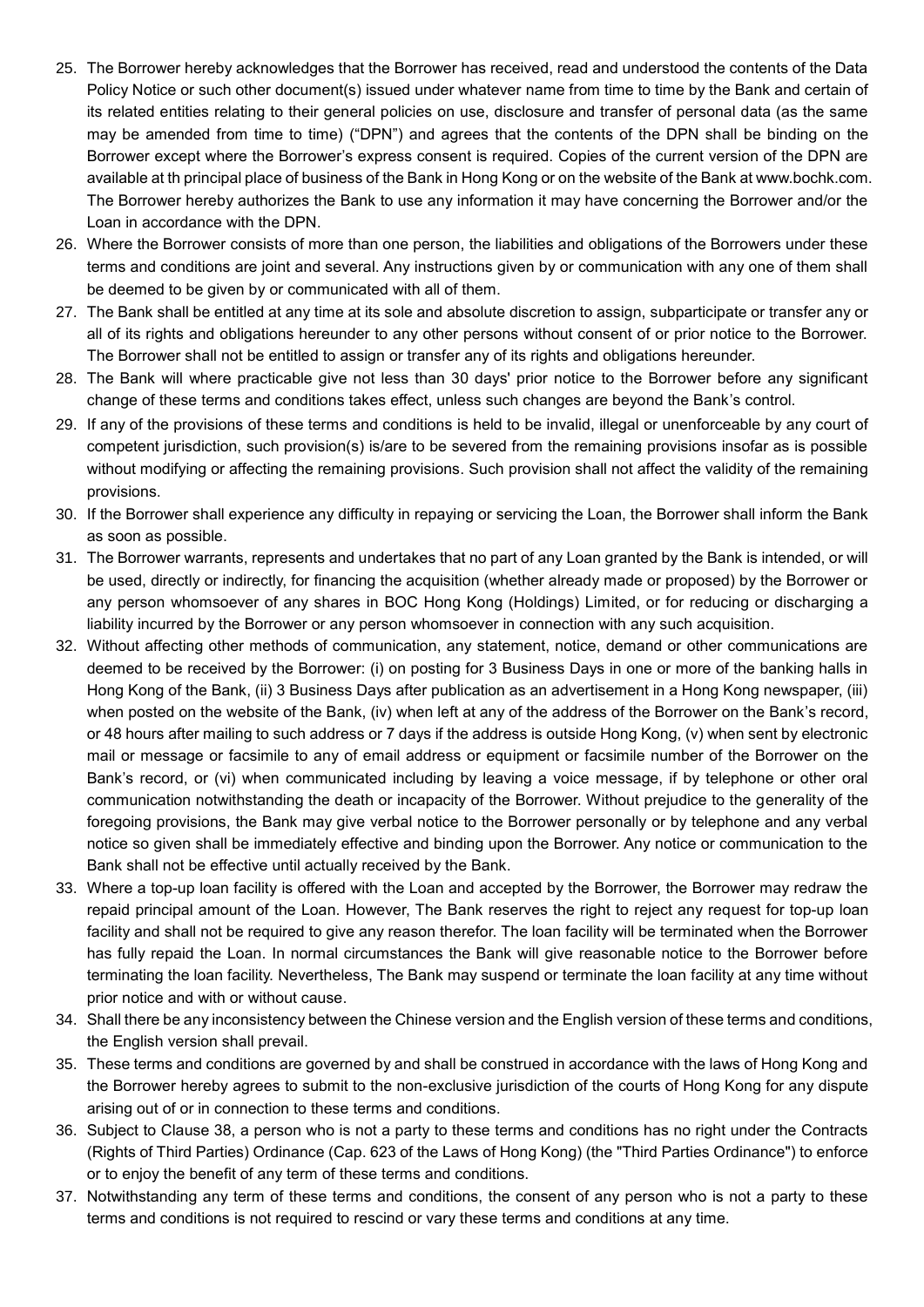- 38. The Card Company and any director, officer, employee, affiliate or agent of the Bank or the Card Company may, by virtue of the Third Parties Ordinance, rely on any provision of these terms and conditions (including without limitation any indemnity, limitation or exclusion of liability) which expressly confers rights or benefits on that person.
- 39. If at any time any provision hereof becomes illegal, invalid or unenforceable in any respect, the remaining provisions hereof shall in no way be affected or impaired thereby.
- 40. These terms and conditions shall be binding on each successor, personal representative and person lawfully acting on behalf of the Borrower.
- 41. To reinforce the Bank's firm stance against tax illicit activities and to meet the legal and compliance requirements in connection with the detection, investigation and prevention of money laundering, terrorist financing, tax evasion, fraud, or any acts or attempts to circumvent or violate any laws relating to these matters, the Bank shall take all necessary actions including but not limited to routinely screening, monitoring and reviewing the Borrower and the Borrower's transactions for such purposes. The Borrower confirms and understands that the Borrower's tax status will be subject to such screening and monitoring. The Borrower also represents to the Bank that the Borrower has, to the best of the Borrower's knowledge, not committed or been convicted of tax crimes.
- 42. Remuneration of the Bank's sales staff may consist of fixed and variable components. The award of variable remuneration correlates in part with the staff's performance in financial and non-financial factors.

## **TERMS AND CONDITIONS OF BOC EXPRESS CASH INSTALMENT LOAN BALANCE TRANSFER**

- 1. These Terms and Conditions of BOC Express Cash Instalment Loan Balance Transfer are supplemental to the Terms and Conditions of BOC Express Cash Instalment Loan. In the event of any inconsistency between the former and the latter, the former shall prevail to the extent of any such inconsistency. Unless otherwise specified, capitalized terms herein shall have the same meaning as those defined in the Terms and Conditions of BOC Express Cash Instalment Loan.
- 2. The Borrower has to provide the latest bank account monthly statement or other bank account records, showing clearly the name and account number of the account holder. If the designated account to be credited is a revolving loan/ personal loan/ overdraft loan, please state the payee name(s) to be used for the cash disbursement cheque on the copy account statement or other account records being provided.
- 3. After deducting the handling fee (if applicable) from the approved loan amount, the Bank will help settle the outstanding balance(s) of designated account(s) partly or wholly prescribed by the Borrower. Thereafter any residue of the loan amount (if any) will be deposited in the designated sole name account(s) of the Borrower.
- 4. The transfer amount of each account must not be less than HK\$1,000, and must be rounded up to the nearest dollar.
- 5. Debit account(s) and account(s) to be credited must be the sole name account(s) of the Borrower. Joint name account(s) or corporate account(s) will not be accepted.
- 6. The Bank reserves the right to request the Borrower to cancel any balance transfer beneficial account(s) at any time at its sole and absolute discretion.
- 7. The Bank will complete the balance transfer process within 7 days after the loan is confirmed. Before receipt of written loan/balance transfer confirmation from the Bank, the Borrower must continue to repay the financial institution(s), to which the balance will eventually be transferred. The Bank shall not be liable for any overdue payment, interest and any other expenses incurred thereof. Interest is to be calculated from the date the loan is being drawdown.
- 8. An application, once approved, cannot be cancelled or amended by the Borrower. The Bank reserves the right to decline any balance transfer or loan drawdown application at its sole discretion.

## **REMARKS OF BOC EXPRESS CASH INSTALMENT LOAN / BALANCE TRANSFER**

Unless otherwise specified, capitalized terms herein shall have the same meaning as those defined in the Terms and Conditions of BOC Express Cash Instalment Loan.

1. The interest rate will depend on the customer's credit rating, loan amount and Loan Period and confirmed in the Loan Advice. The Bank may at its absolute discretion approve or decline the application and determine the loan amount and relevant interest rate without giving any reason. If the customer's application cannot meet the credit approval requirements for BOC Express Cash Instalment Loan, the application may still be processed with an adjusted interest rate, or other credit facility may be offered.